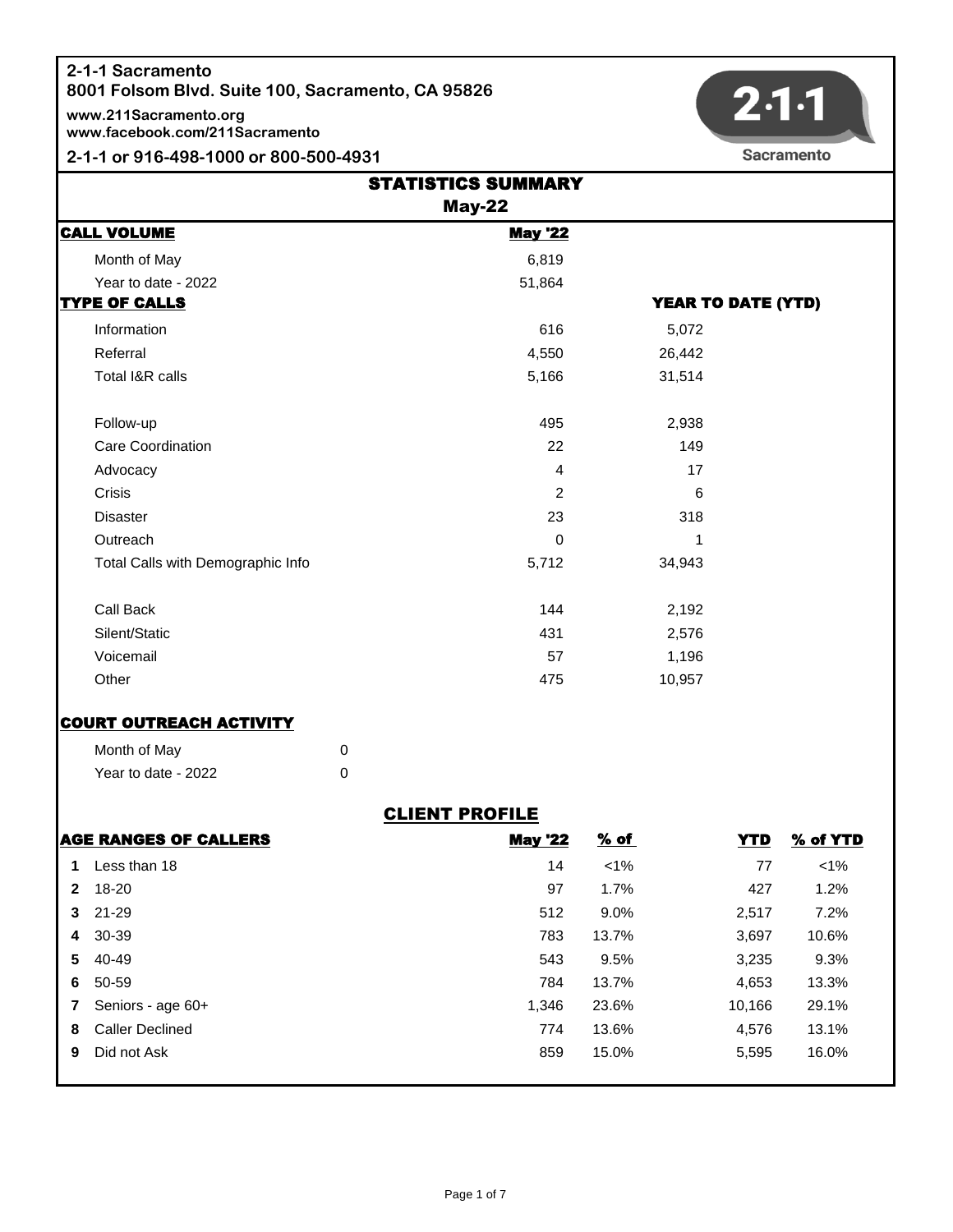**www.211Sacramento.org www.facebook.com/211Sacramento**

#### **2-1-1 or 916-498-1000 or 800-500-4931**



Sacramento

|                          | <b>STATISTICS SUMMARY</b><br><b>May-22</b> |                |             |            |          |
|--------------------------|--------------------------------------------|----------------|-------------|------------|----------|
|                          | <b>CALLER ETHNICITY</b>                    | <b>May '22</b> | % of        | <b>YTD</b> | % of YTD |
| 1                        | African American/Black                     | 1,155          | 20.2%       | 5,986      | 17.1%    |
| 2                        | Caucasian                                  | 880            | 15.4%       | 6,307      | 18.0%    |
| 3                        | Hispanic / Latino                          | 441            | 7.7%        | 2,826      | 8.1%     |
| 4                        | Multi-ethnic                               | 185            | 3.2%        | 1,017      | 2.9%     |
| 5                        | Other                                      | 94             | 1.6%        | 470        | 1.3%     |
| 6                        | Asian                                      | 91             | 1.6%        | 710        | 2.0%     |
| 7                        | Native American                            | 89             | 1.6%        | 274        | $< 1\%$  |
| 8                        | Middle Eastern                             | 52             | $< 1\%$     | 276        | $< 1\%$  |
| 9                        | Pacific Islander / Native Hawaiian         | 41             | $< 1\%$     | 228        | $< 1\%$  |
| 10                       | Russian / Slavic                           | 15             | $< 1\%$     | 75         | $< 1\%$  |
| 11                       | Caller declined to answer                  | 1,160          | 20.3%       | 7,026      | 20.1%    |
| 12                       | Did not ask                                | 1,509          | 26.4%       | 9,748      | 27.9%    |
| <u>Military/Veterans</u> |                                            | 162            | 2.8%        | 1,415      | 4.0%     |
|                          | <b>First 5 Families/Children 0-5</b>       | 739            | 12.9%       | 3,037      | 8.7%     |
|                          | <u>CALLER GENDER</u>                       | <b>May '22</b> | <u>% of</u> | <b>YTD</b> | % of YTD |
| 1                        | Female                                     | 3,458          | 60.5%       | 20,911     | 59.8%    |
| $\mathbf{2}$             | Male                                       | 1,477          | 25.9%       | 8,908      | 25.5%    |
| 3                        | Non-binary                                 | 9              | $< 1\%$     | 49         | $< 1\%$  |
| 4                        | <b>Trans Female</b>                        | 6              | $< 1\%$     | 22         | $< 1\%$  |
| 5                        | Intersex                                   | 5              | $< 1\%$     | 6          | $< 1\%$  |
| 6                        | <b>Trans Male</b>                          | 1              | $< 1\%$     | 9          | $< 1\%$  |
| 7                        | Unknown                                    | 28             | $< 1\%$     | 156        | $< 1\%$  |
| 8                        | Client declined                            | 462            | 8.1%        | 2,803      | 8.0%     |
| 9                        | Did not ask                                | 266            | 4.7%        | 2,079      | 5.9%     |
|                          | <u>NUMBER IN HOUSEHOLD</u>                 | <b>May '22</b> | <u>% of</u> | <b>YTD</b> | % of YTD |
| 1                        | 1                                          | 2,971          | 52.0%       | 19,183     | 54.9%    |
| $\boldsymbol{2}$         | $\overline{\mathbf{c}}$                    | 945            | 16.5%       | 6,241      | 17.9%    |
| 3                        | 3                                          | 451            | 7.9%        | 2,309      | 6.6%     |
| 4                        | 4                                          | 332            | 5.8%        | 1,442      | 4.1%     |
| 5                        | 5                                          | 173            | 3.0%        | 732        | 2.1%     |
| 6                        | $6+$                                       | 120            | 2.1%        | 520        | 1.5%     |
| 7                        | Unknown                                    | 720            | 12.6%       | 4,516      | 12.9%    |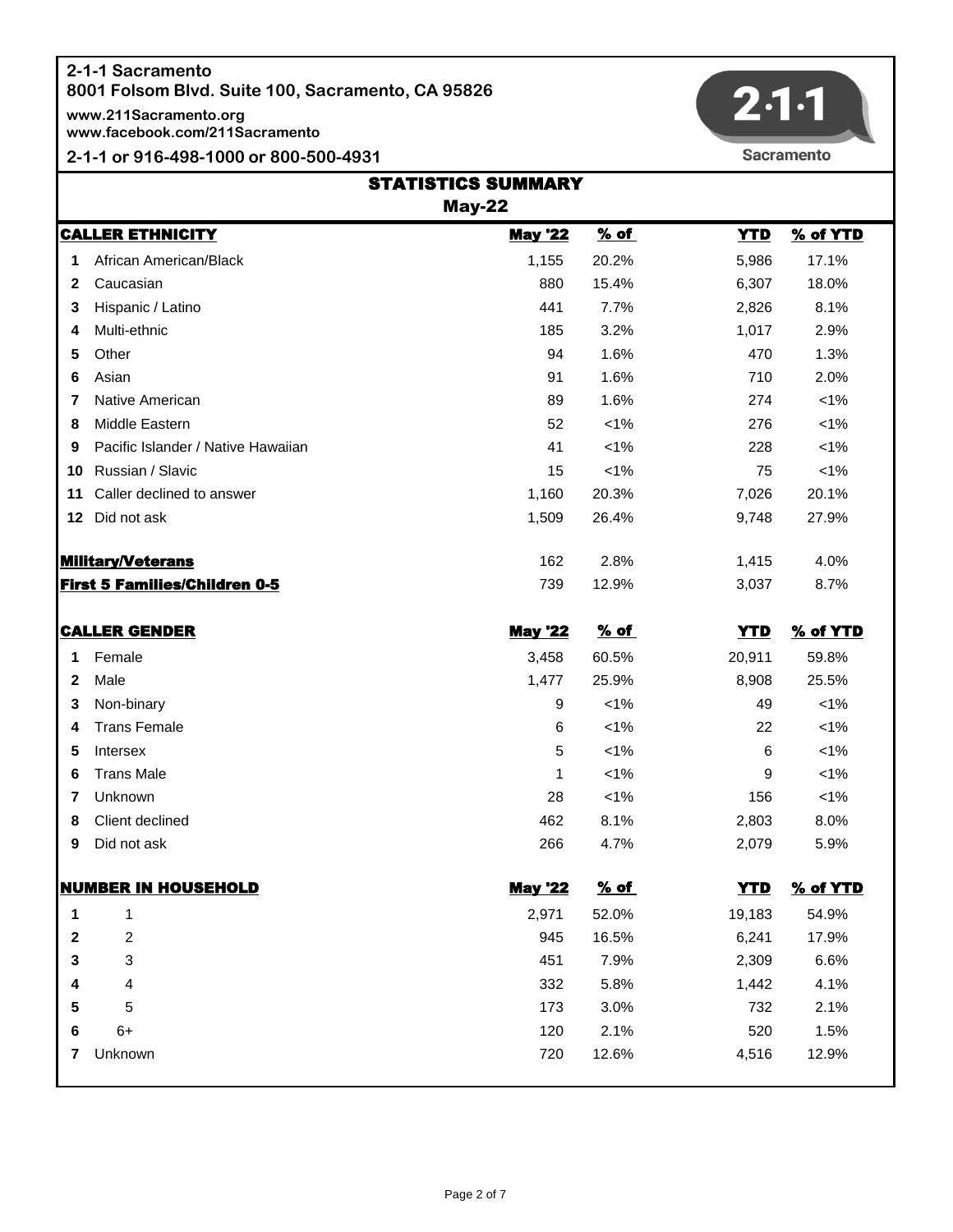**www.211Sacramento.org www.facebook.com/211Sacramento**

**2-1-1 or 916-498-1000 or 800-500-4931**



Sacramento

|                 | <b>STATISTICS SUMMARY</b>               |                |         |            |          |  |
|-----------------|-----------------------------------------|----------------|---------|------------|----------|--|
|                 | <b>May-22</b>                           |                |         |            |          |  |
|                 | <b>APPROXIMATE MONTHLY INCOME</b>       | <b>May '22</b> | % of    | <b>YTD</b> | % of YTD |  |
| 1               | No Income                               | 769            | 13.5%   | 4,084      | 11.7%    |  |
| 2               | Less than \$1,000                       | 842            | 14.7%   | 4,194      | 12.0%    |  |
| 3               | $$1,001 - $1,500$                       | 608            | 10.6%   | 3,146      | 9.0%     |  |
| 4               | $$1,501 - $2,000$                       | 273            | 4.8%    | 2,028      | 5.8%     |  |
| 5               | $$2,001 - $2,500$                       | 170            | 3.0%    | 1,404      | 4.0%     |  |
| 6               | $$2,501 - $3,000$                       | 106            | 1.9%    | 1,072      | 3.1%     |  |
| 7               | $$3,001 - $4,000$                       | 118            | 2.1%    | 1,277      | 3.7%     |  |
| 8               | $$4,001 - $5,000$                       | 42             | $< 1\%$ | 521        | 1.5%     |  |
| 9               | More than \$5,000                       | 49             | $< 1\%$ | 421        | 1.2%     |  |
| 10              | Unknown                                 | 2,735          | 47.9%   | 16,796     | 48.1%    |  |
|                 | <u>TOP SOURCES OF INCOME</u>            | <b>May '22</b> | % of    | <b>YTD</b> | % of YTD |  |
| 1               | Job                                     | 788            | 13.8%   | 5,383      | 15.4%    |  |
| $\mathbf{2}$    | SSI                                     | 769            | 13.5%   | 3,757      | 10.8%    |  |
| 3               | No current source of income             | 758            | 13.3%   | 3,980      | 11.4%    |  |
| 4               | SS                                      | 659            | 11.5%   | 5,240      | 15.0%    |  |
| 5               | TANF (CalWORKs)                         | 338            | 5.9%    | 1,261      | 3.6%     |  |
| 6               | SSD (SSDI)                              | 201            | 3.5%    | 1,126      | 3.2%     |  |
| 7               | Pension                                 | 173            | 3.0%    | 1,961      | 5.6%     |  |
| 8               | Other                                   | 140            | 2.5%    | 994        | 2.8%     |  |
| 9               | <b>SDI</b>                              | 47             | $< 1\%$ | 261        | $< 1\%$  |  |
| 10              | Unemployment                            | 47             | $< 1\%$ | 298        | $< 1\%$  |  |
| 11              | <b>General Assistance</b>               | 45             | $< 1\%$ | 290        | $< 1\%$  |  |
| 12              | Self-Employed                           | 33             | $< 1\%$ | 199        | $< 1\%$  |  |
| 13              | Family                                  | 17             | $< 1\%$ | 68         | $< 1\%$  |  |
| 14              | <b>Child Support</b>                    | 14             | $< 1\%$ | 69         | $< 1\%$  |  |
| 15              | <b>Workers Comp</b>                     | 9              | $< 1\%$ | 48         | $< 1\%$  |  |
| 16              | <b>Student Financial Aid</b>            | 8              | $< 1\%$ | 49         | $< 1\%$  |  |
| 17 <sub>1</sub> | AB 12 Foster Care                       | 4              | $< 1\%$ | 32         | $< 1\%$  |  |
| 18              | Insurance                               | 4              | $< 1\%$ | 15         | $< 1\%$  |  |
| 19              | Alimony                                 | 2              | $< 1\%$ | 29         | $< 1\%$  |  |
| 20              | Unknown (caller declined + did not ask) | 1,656          | 29.0%   | 9,883      | 28.3%    |  |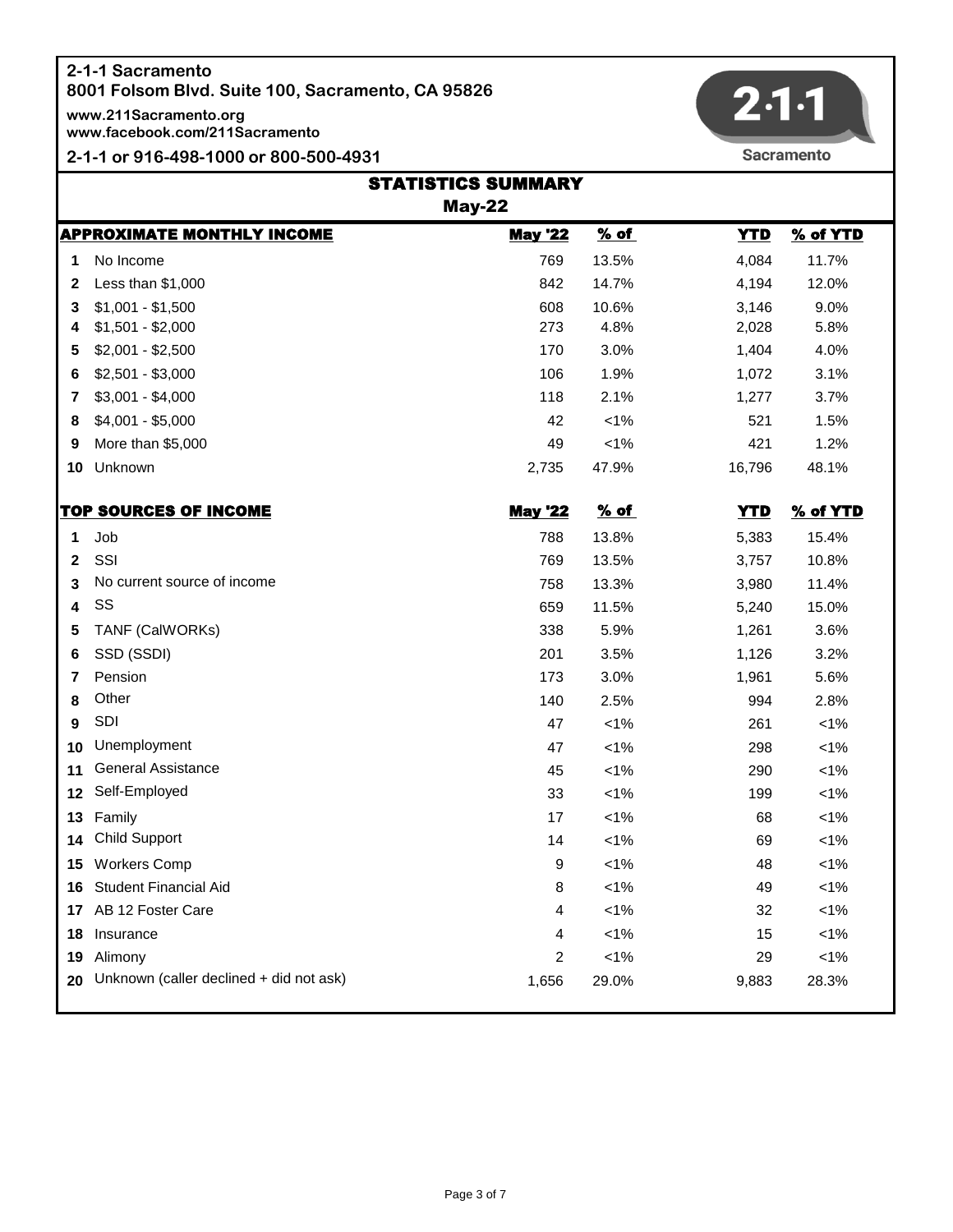# **2-1-1 Sacramento**

**8001 Folsom Blvd. Suite 100, Sacramento, CA 95826**

**www.211Sacramento.org**

**www.facebook.com/211Sacramento**

**2-1-1 or 916-498-1000 or 800-500-4931**



|                                                                                          | <b>STATISTICS SUMMARY</b><br>$May-22$ |                                |     |                            |       |                     |            |
|------------------------------------------------------------------------------------------|---------------------------------------|--------------------------------|-----|----------------------------|-------|---------------------|------------|
| <b>TOP ZIP CODES (YTD)</b><br><b>TOP ZIP CODES (May '22)</b><br># of CALLS<br># of CALLS |                                       |                                |     |                            |       |                     |            |
| 1                                                                                        | 95823                                 | Sacramento                     | 452 | 1                          | 95823 | Sacramento          | 1,556      |
| 2                                                                                        | 95825                                 | Sacramento                     | 265 | $\mathbf{2}$               | 95815 | Sacramento          | 846        |
| 3                                                                                        | 95815                                 | Sacramento                     | 244 | 3                          | 95825 | Sacramento          | 831        |
| 4                                                                                        | 95670                                 | Gold River/Rancho C            | 202 | 4                          | 95608 | Carmichael          | 735        |
| 5                                                                                        | 95838                                 | Sacramento                     | 202 | 5                          | 95821 | Sacramento          | 729        |
| 6                                                                                        | 95820                                 | Sacramento                     | 199 | 6                          | 95822 | Sacramento          | 708        |
| 7                                                                                        | 95828                                 | Sacramento                     | 190 | 7                          | 95670 | Gold River/Rancho C | 702        |
| 8                                                                                        | 95660                                 | North Highlands                | 181 | 8                          | 95828 | Sacramento          | 696        |
| 9                                                                                        | 95821                                 | Sacramento                     | 171 | 9                          | 95838 | Sacramento          | 690        |
| 10                                                                                       | 95822                                 | Sacramento                     | 170 | 10                         | 95820 | Sacramento          | 637        |
|                                                                                          |                                       |                                |     | <b>NEEDS AND RESOURCES</b> |       |                     |            |
|                                                                                          |                                       | TOP NEEDS EXPRESSED'           |     |                            |       | <b>May '22</b>      | $%$ of $3$ |
|                                                                                          | Housing <sup>2</sup>                  |                                |     |                            |       | 5,997               | 105.0%     |
|                                                                                          |                                       | Housing Search and Information |     |                            |       | 1683                | 20F        |

|   | Housing                                                                      | 5,997 | 105.0%  |
|---|------------------------------------------------------------------------------|-------|---------|
|   | Housing Search and Information                                               | 1,683 | 29.5%   |
|   | Emergency Shelter (including Homeless Motel Vouchers)                        | 989   | 17.3%   |
|   | Residential Housing Options (including Low Income/Subsidized Rental Housing) | 976   | 17.1%   |
|   | Housing Expense Assistance                                                   | 874   | 15.3%   |
|   | <b>Transitional Housing/Shelter</b>                                          | 515   | 9.0%    |
| 2 | Utility Assistance <sup>2</sup>                                              | 1,055 | 18.5%   |
|   | Utility Assistance (including Utility Service Payment Assistance)            | 1,022 | 17.9%   |
|   | <b>Utility Service Providers</b>                                             | 29    | $< 1\%$ |
|   | Legal, Consumer, and Public Safety Services <sup>2</sup>                     | 977   | 17.1%   |
|   | Legal Counseling                                                             | 116   | 2.0%    |
|   | <b>Family Law</b>                                                            | 76    | 1.3%    |
|   | Advocacy                                                                     | 75    | 1.3%    |
|   | <b>Crime Reporting</b>                                                       | 71    | 1.2%    |
|   | <b>Consumer Complaints</b>                                                   | 66    | 1.2%    |
| 4 | Individual, Family, and Community Support <sup>2</sup>                       | 853   | 14.9%   |
|   | Case/Care Management                                                         | 136   | 2.4%    |
|   | In Home Assistance                                                           | 127   | 2.2%    |
|   | <b>Community Action/Social Advocacy Groups</b>                               | 95    | 1.7%    |
|   | <b>Street Outreach Programs</b>                                              | 63    | 1.1%    |
|   | <b>Veterinary Services</b>                                                   | 59    | 1.0%    |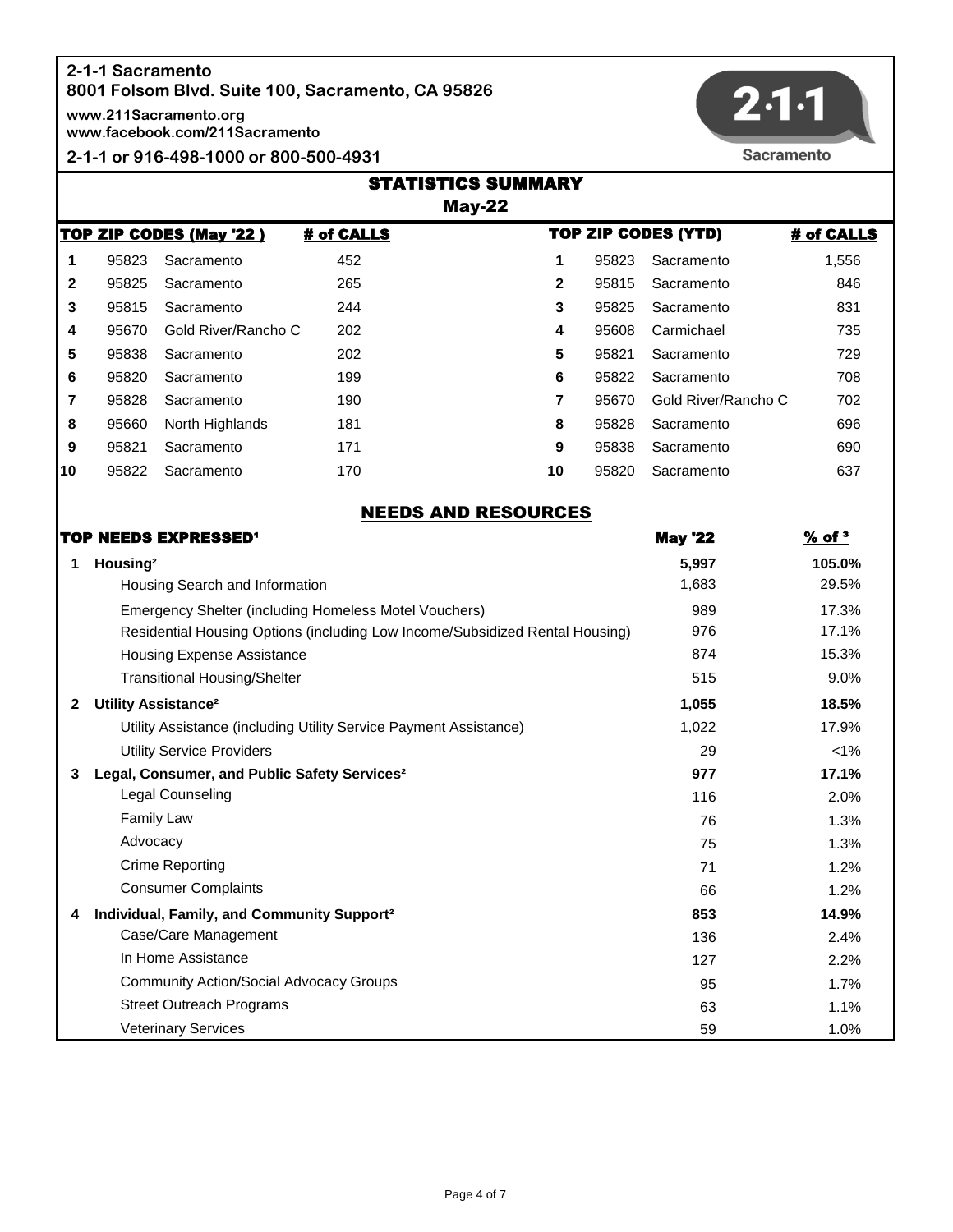**www.211Sacramento.org www.facebook.com/211Sacramento**

## **2-1-1 or 916-498-1000 or 800-500-4931**



|     | <b>STATISTICS SUMMARY</b>                                                    |                |         |  |
|-----|------------------------------------------------------------------------------|----------------|---------|--|
|     | $May-22$                                                                     |                |         |  |
| 5   | <b>Information Services<sup>2</sup></b>                                      | 823            | 14.4%   |  |
|     | Information and Referral                                                     | 568            | 9.9%    |  |
|     | Information Sources (including 311 Services)                                 | 210            | 3.7%    |  |
| 6   | Food/Meals <sup>2</sup>                                                      | 723            | 12.7%   |  |
|     | <b>Emergency Food (including Food Pantries)</b>                              | 417            | 7.3%    |  |
|     | Nutrition Related Public Assistance Programs (including Food Stamps/SNAP)    | 212            | 3.7%    |  |
|     | Meals                                                                        | 82             | 1.4%    |  |
| 7   | <b>Mental Health/Addictions<sup>2</sup></b>                                  | 592            | 10.4%   |  |
|     | Substance Use Disorder Treatment Programs (including Smoking/Vaping Cessatio | 167            | 2.9%    |  |
|     | Crisis Intervention                                                          | 119            | 2.1%    |  |
|     | <b>Mental Health Evaluation</b>                                              | 67             | 1.2%    |  |
|     | <b>Counseling Services</b>                                                   | 49             | $< 1\%$ |  |
|     | <b>Outpatient Mental Health Facilities</b>                                   | 44             | $< 1\%$ |  |
| 8   | Healthcare <sup>2</sup>                                                      | 513            | 9.0%    |  |
|     | Disease/Disability Specific Screening/Diagnosis                              | 80             | 1.4%    |  |
|     | Mother and Infant Care                                                       | 53             | $< 1\%$ |  |
|     | Health Insurance Information/Counseling                                      | 46             | $< 1\%$ |  |
|     | <b>Health Care Referrals</b>                                                 | 42             | $< 1\%$ |  |
|     | <b>Dental Care</b>                                                           | 41             | $< 1\%$ |  |
| 9   | Income Support/Assistance <sup>2</sup>                                       | 342            | 6.0%    |  |
|     | Basic Income Maintenance Programs                                            | 70             | 1.2%    |  |
|     | Household Related Public Assistance Programs                                 | 53             | $< 1\%$ |  |
|     | Online Tax Preparation/E-Filing Sites                                        | 44             | $< 1\%$ |  |
|     | <b>EBT Card Services</b>                                                     | 38             | $< 1\%$ |  |
|     | Tax Information                                                              | 35             | $< 1\%$ |  |
| 10  | <b>Clothing/Personal/Household Needs<sup>2</sup></b>                         | 337            | 5.9%    |  |
| 11  | Other Government/Economic Services <sup>2</sup>                              | 301            | 5.3%    |  |
| 12  | Transportation <sup>2</sup>                                                  | 238            | 4.2%    |  |
| 13. | Employment <sup>2</sup>                                                      | 107            | 1.9%    |  |
|     | 14 Arts, Culture, and Recreation <sup>2</sup>                                | 71             | 1.2%    |  |
| 15  | Volunteers/Donations <sup>2</sup>                                            | 66             | 1.2%    |  |
| 16  | <b>Disaster Services<sup>2</sup></b>                                         | 41             | 1%      |  |
| 17  | Education <sup>2</sup>                                                       | 36             | 1%      |  |
|     | <b>TOP UNMET NEEDS</b>                                                       | <b>May '22</b> |         |  |
| 1   | Emergency Shelter (including Homeless Motel Vouchers)                        | 148            |         |  |
| 2   | <b>Housing Expense Assistance</b>                                            | 39             |         |  |
| 3   | Nutrition Related Public Assistance Programs                                 | 26             |         |  |
| 4   | <b>Transportation Expense Assistance</b>                                     | 20             |         |  |

**5** Transitional Housing/Shelter 14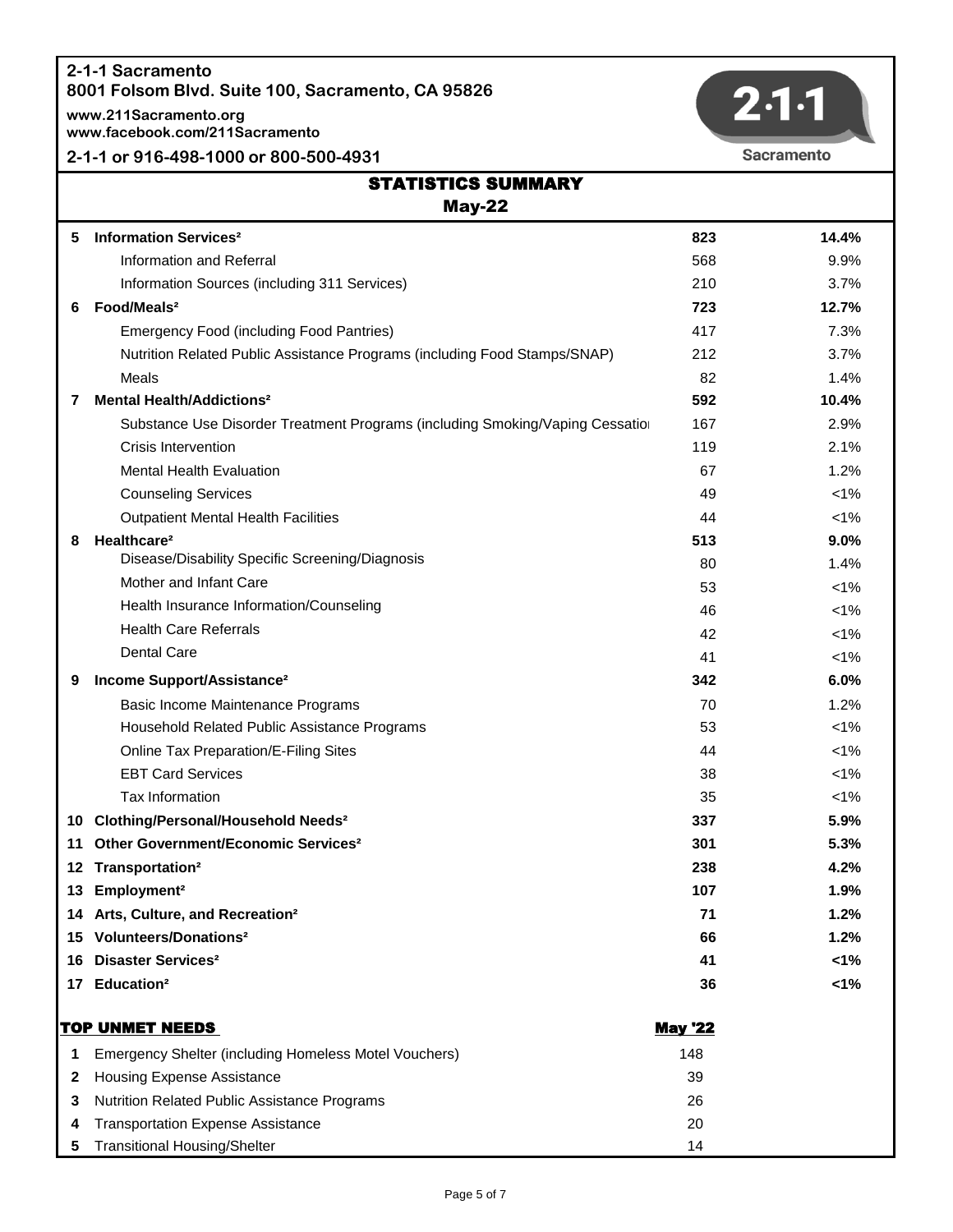**www.211Sacramento.org www.facebook.com/211Sacramento**

**2-1-1 or 916-498-1000 or 800-500-4931**



|    | <b>STATISTICS SUMMARY</b><br><b>May-22</b>                                          |                |       |  |
|----|-------------------------------------------------------------------------------------|----------------|-------|--|
|    |                                                                                     |                |       |  |
|    | <b>Most Frequently Referred Programs</b>                                            | <b>May '22</b> | % of  |  |
| 1  | Housing Assistance - Sacramento Self Help Housing                                   | 704            | 12.3% |  |
| 2  | Saint Vincent de Paul Society                                                       | 580            | 10.2% |  |
| 3  | Rental Assistance - The Salvation Army                                              | 378            | 6.6%  |  |
| 4  | Mutual Housing California                                                           | 275            | 4.8%  |  |
| 5  | Shelter Sacramento - SHELTER, Inc.                                                  | 270            | 4.7%  |  |
| 6  | Family Promise of Sacramento                                                        | 234            | 4.1%  |  |
| 7  | Utility Assistance - The Salvation Army                                             | 227            | 4.0%  |  |
| 8  | Landlord Tenant Dispute Resolution (Renters Helpline)- Sacramento Self Help Housing | 201            | 3.5%  |  |
| 9  | Home Energy Assistance Program                                                      | 194            | 3.4%  |  |
| 10 | Sacramento Housing and Redevelopment Agency - Housing Choice Voucher Program        | 194            | 3.4%  |  |
| 11 | Sacramento Housing and Redevelopment Agency - Sacramento Emergency Rental As:       | 185            | 3.2%  |  |
| 12 | Sacramento Housing and Redevelopment Agency - Affordable Housing Options Progra     | 170            | 3.0%  |  |
| 13 | Property Listing - Mercy Housing California                                         | 163            | 2.9%  |  |
| 14 | <b>Community Housing Opportunities Corporation</b>                                  | 160            | 2.8%  |  |
| 15 | Saint John's Program for Real Change                                                | 149            | 2.6%  |  |
| 16 | CalFresh Application Assistance - 2-1-1 Sacramento                                  | 147            | 2.6%  |  |
| 17 | Men's Shelter, Clothing and Showers - Union Gospel Mission Sacramento               | 131            | 2.3%  |  |
| 18 | 3-1-1 Connect - Sacramento County                                                   | 128            | 2.2%  |  |
| 19 | Residential Family Shelter - Volunteers of America                                  | 126            | 2.2%  |  |
| 20 | City of Sacramento 311                                                              | 116            | 2.0%  |  |
| 21 | Sacramento County Department of Human Assistance - CalFresh                         | 108            | 1.9%  |  |
| 22 | Room & Board - Helping Hearts Foundation                                            | 107            | 1.9%  |  |
| 23 | California Tobacco Control Project - Gift Card Incentive Program                    | 105            | 1.8%  |  |
| 24 | Sacramento County - Legal Services of Northern California                           | 85             | 1.5%  |  |
| 25 | Senior Legal Hotline - Legal Services of Northern California                        | 85             | 1.5%  |  |
| 26 | Home Energy Assistance Program (ECIP) - Community Resource Project                  | 84             | 1.5%  |  |
|    | 27 WEAVE                                                                            | 74             | 1.3%  |  |
| 28 | Emergency Response Agencies (Food) - Sacramento Food Bank & Family Services         | 71             | 1.2%  |  |
| 29 | Sacramento County Behavioral Health Services - Access Team                          | 69             | 1.2%  |  |
| 30 | My Sister's House                                                                   | 64             | 1.1%  |  |
|    | All Other Referrals                                                                 | 5,767          |       |  |
|    | <b>Total Referrals</b>                                                              | 11,351         |       |  |